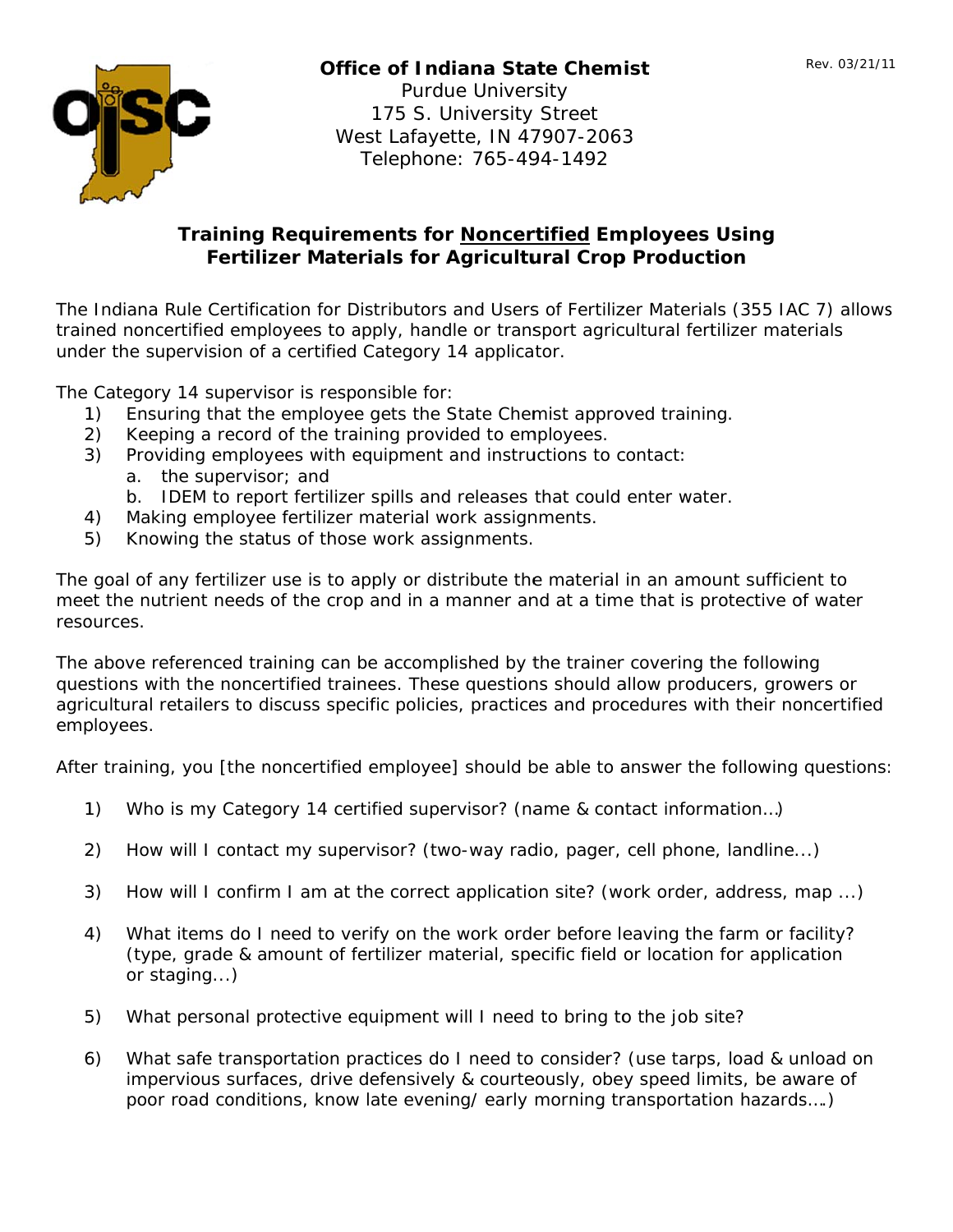- 7) What are commonly encountered sensitive areas in or around fertilizer delivery or application sites? (lakes, ponds, rivers, streams, drainage ditches, tile inlets/outlets, wells, sinkholes, frozen/saturated soils, parks, residences, day cares, schools...)
- 8) What changes will I make to my delivery (staging) or application near sensitive areas? (observe setbacks, reschedule the job when weather permits or neighboring sites are vacate, contact my supervisor or customer regarding alternative delivery/staging location…)
- 9) How will I confirm the correct application rate? (too much or too little fertilizer left in tank/hopper after covering a known area…)
- 10) When should I contact my Category 14 certified supervisor? (customer or neighbor complaint, wrong application site, fertilizer spill, traffic accident, unexpected sensitive areas nearby, immediate change in weather, application rate seems off...)
- 11) What are some common problems with application equipment? (uneven application pattern, clogged or leaky tips, hose/tank leaks...)
- 12) What are my spill response procedures? (cleanup of a small spill vs. a large spill, supervisor to contact, different protocols for dry/liquid/anhydrous ammonia, IDEM emergency response or adverse incident number for water **1-888-233-7745**...)
- 13) What are my procedures for cleaning application equipment at the end of the day? (over pads, in field, reuse rinse water...)

**Remember, you are a professional. Performing like one instills public confidence!**